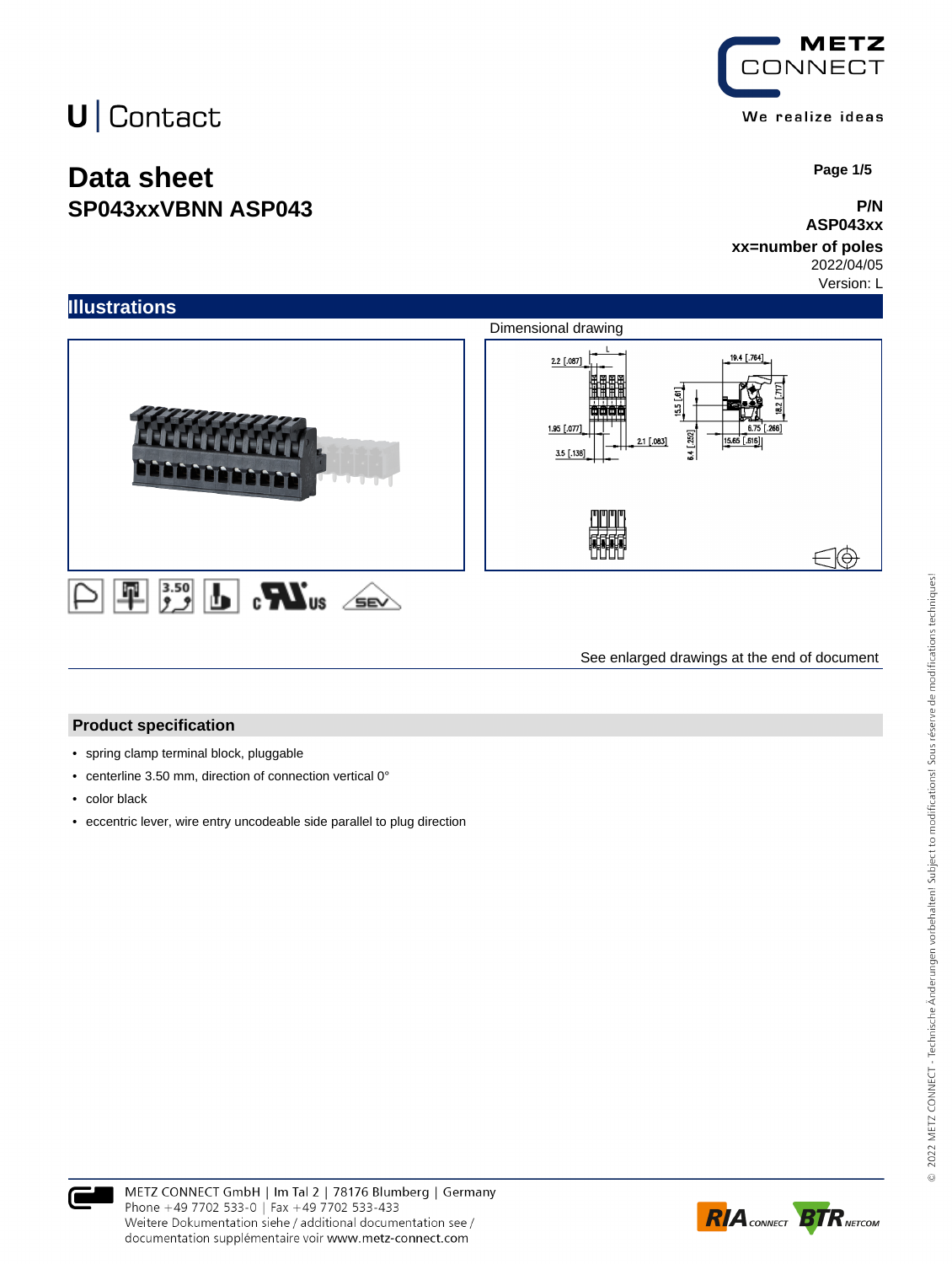## **Data sheet SP043xxVBNN ASP043**



 **Page 2/5**

### **P/N ASP043xx**

### **xx=number of poles**

2022/04/05 Version: L

| <b>Technical Data</b>              |                                                              |                |                |  |
|------------------------------------|--------------------------------------------------------------|----------------|----------------|--|
| <b>General Data</b>                |                                                              |                |                |  |
| min. number of poles               | 2                                                            |                |                |  |
| max. number of poles               | 12                                                           |                |                |  |
| Insulating material class          | <b>CTI 400</b>                                               |                |                |  |
| clearance/creepage dist.           | $2.3 \text{ mm}$                                             |                |                |  |
| Protection category                | IP20                                                         |                |                |  |
| Min. insul. strip length           | 6 mm                                                         |                |                |  |
| Rated current                      | 10A                                                          |                |                |  |
| Overvoltage category               | $\overline{\mathsf{III}}$                                    | Ш              | Ш              |  |
| Pollution degree                   | $\overline{3}$                                               | $\overline{2}$ | $\overline{2}$ |  |
| Rated voltage                      | 32V                                                          | 200 V          | 200 V          |  |
| Rated test voltage                 | $1.5$ kV                                                     | $1.5$ kV       | $1.5$ kV       |  |
| <b>Terminal data</b>               |                                                              |                |                |  |
| rat.wiring solid AWGmax            | 0.08 mm <sup>2</sup> - 1.5 mm <sup>2</sup> / AWG 28 - AWG 16 |                |                |  |
| rat.wiring strand.AWGmax           | 0.08 mm <sup>2</sup> - 1.5 mm <sup>2</sup> / AWG 28 - AWG 16 |                |                |  |
| <b>Approvals</b>                   |                                                              |                |                |  |
| V/A/AWG                            | $150 / 10 / 28 - 16$                                         |                |                |  |
| approval UL - File No.             | E121004                                                      |                |                |  |
| $1.5$ mm <sup>2</sup><br>SEV       | 130 V / 2.5 kV / 10 A                                        |                |                |  |
| <b>Material</b>                    |                                                              |                |                |  |
| insulating material                | <b>PA46</b>                                                  |                |                |  |
| flammability class                 | V <sub>0</sub>                                               |                |                |  |
| spring material                    | Spring steel                                                 |                |                |  |
| contact material                   | CuSn                                                         |                |                |  |
| Contact surface                    | $\overline{Sn}$                                              |                |                |  |
| <b>Glow-Wire Flammability GWFI</b> | ä,                                                           |                |                |  |
| Glow-Wire Flammability GWIT        | $\overline{\phantom{a}}$                                     |                |                |  |
| <b>REACh</b>                       | compliant                                                    |                |                |  |
| <b>Climatic Data</b>               |                                                              |                |                |  |
| upper limit temperature            | 105 °C                                                       |                |                |  |
| lower limit temperature            | $-40 °C$                                                     |                |                |  |
| general                            |                                                              |                |                |  |
| Tolerance                          | ISO 2768 -mH                                                 |                |                |  |



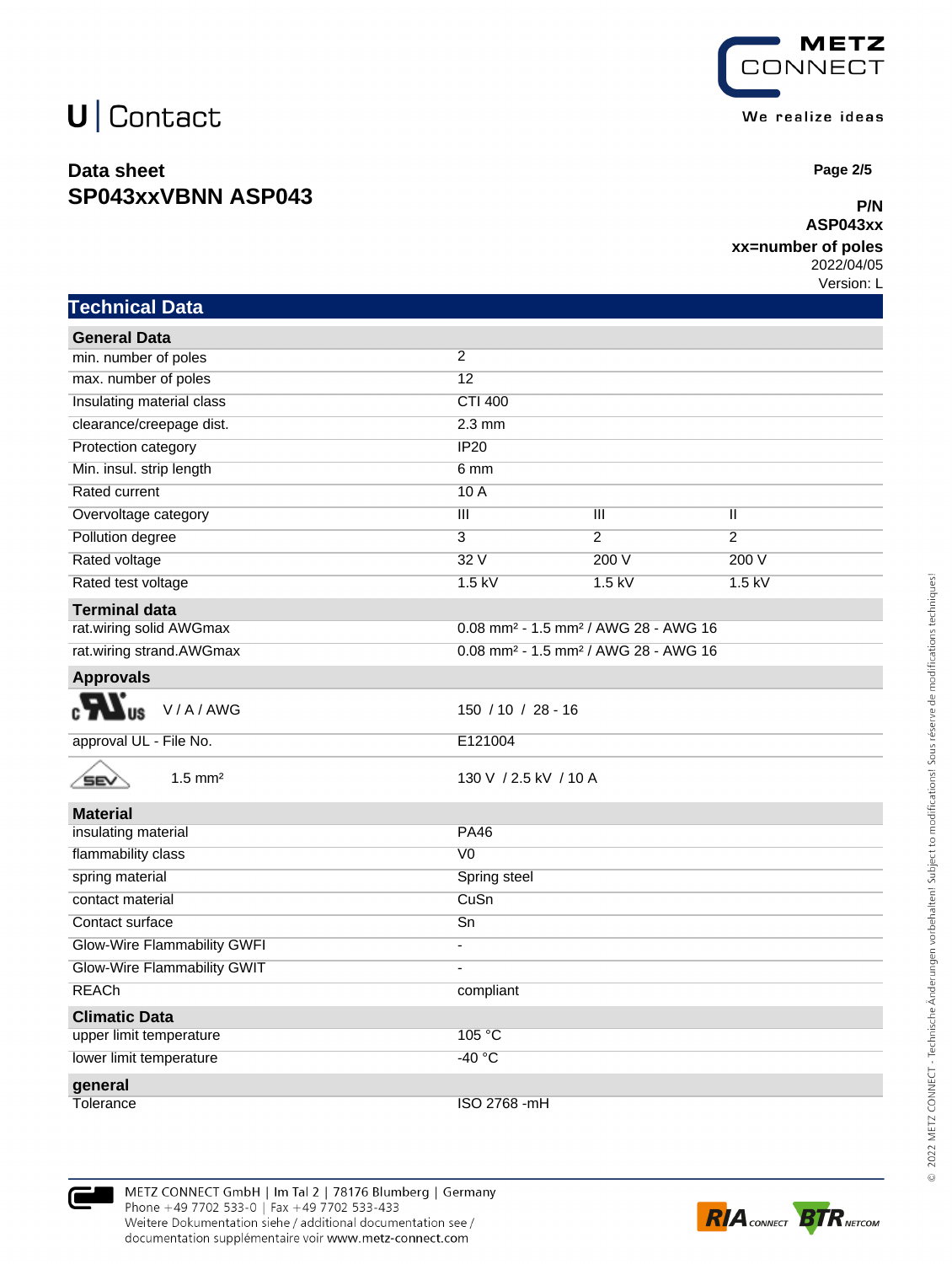## **Data sheet SP043xxVBNN ASP043**



We realize ideas

 **Page 3/5**

**P/N ASP043xx**

**xx=number of poles** 2022/04/05

Version: L

| <b>Accessories</b> |                    |
|--------------------|--------------------|
| P/N                | <b>Designation</b> |

700025-01-9 Coding star white with a group of 6 coding pins



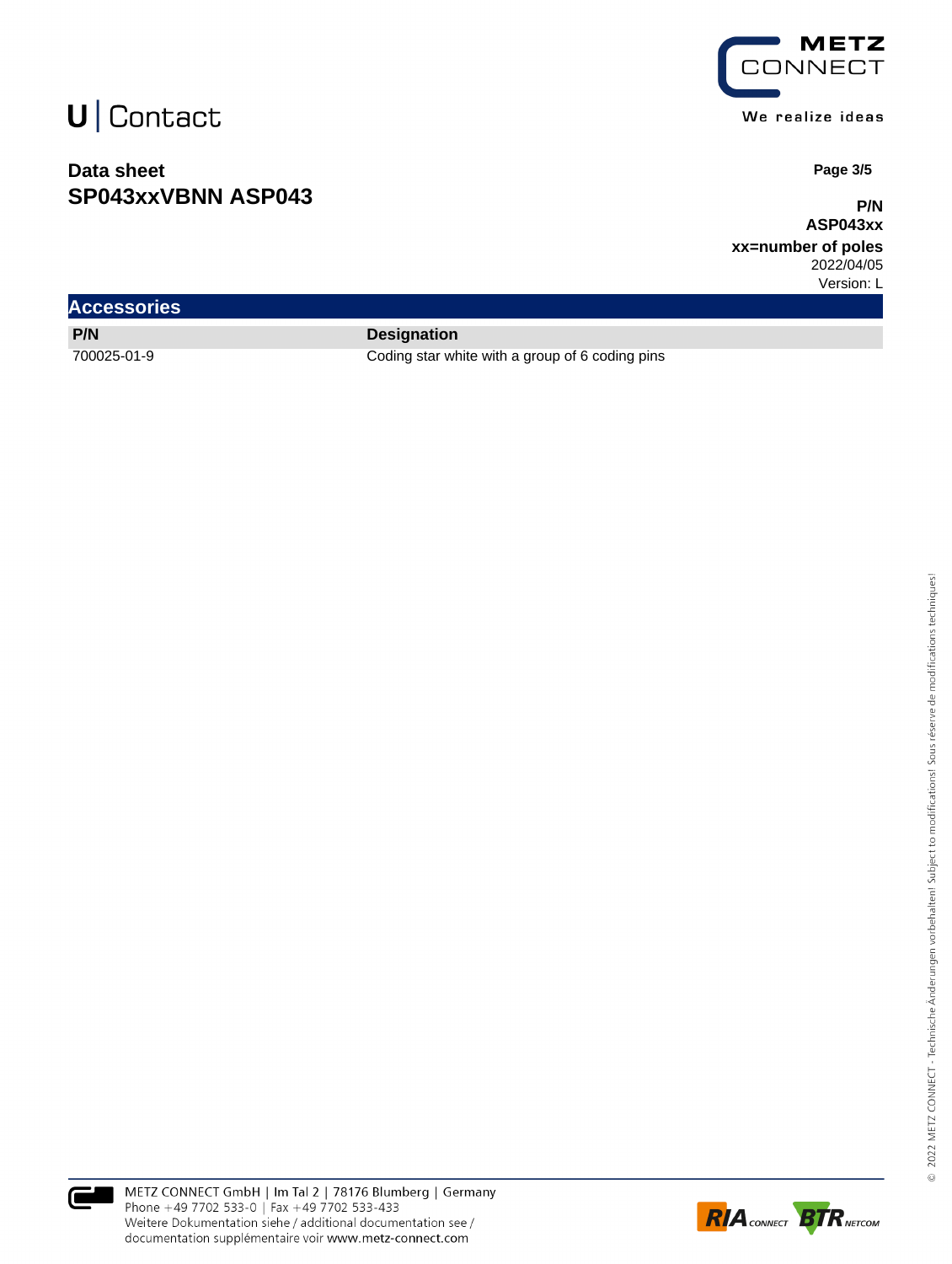## **Data sheet SP043xxVBNN ASP043**



We realize ideas

 **Page 4/5**

#### **P/N ASP043xx**

**xx=number of poles** 2022/04/05 Version: L

| <b>Counterpart</b> |                     |  |
|--------------------|---------------------|--|
| P/N                | <b>Designation</b>  |  |
| 311881             | PR043xxHBBN Typ 188 |  |
| 311891             | PR043xxVBBN Typ 189 |  |
| 313421             | PT093xxHBBN Typ 342 |  |
| 313431             | PT093xxVBBN Typ 343 |  |